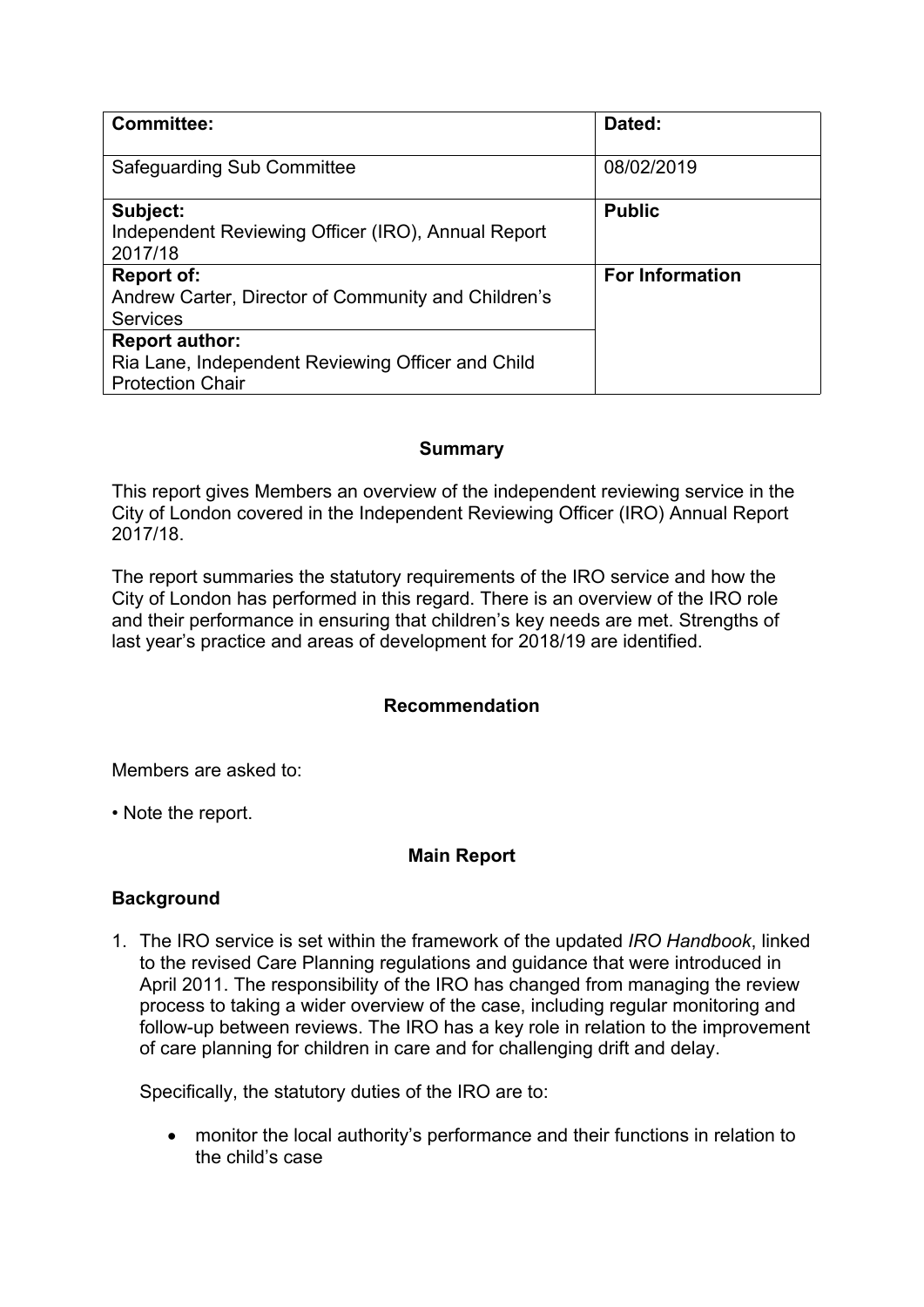- participate in any review of the child's case
- ensure that any ascertained wishes and feelings of the child concerning the case are given due consideration by the local authority.
- 2. The IRO's primary task is to ensure that the child's care plan fully reflects the child's current needs and that the actions set out in the plan are consistent with the local authority's legal responsibilities towards the child. As corporate parents, each local authority should act for the children they look after in the same way that a responsible and conscientious parent would act.

### **Current Position**

- 3. A permanent IRO has been in post since September 2017.
- 4. The achievements identified within the annual report for 2017/18 are:
	- Increased participation of children in their review meetings
	- All children seen alone by the IRO outside of review meetings
	- Active monitoring of children's care plans and needs between review periods
	- Review minutes, contacts and alerts recorded on children's files within the Integrated Children's System (ICS) workflow
	- Commissioning a service to improve consultation of children and young people in care
	- Improved timely distribution of looked-after children (LAC) review minutes
	- The development of a local dispute resolution process which has been actively used since implementation.
- 5. In addition to direct work with children and the local authority, the IRO takes part in the London IRO Practitioner Network and serves as a practitioner representative to the London IRO Managers' Group. Engagement in these pan-London groups facilitates the IRO's access to information and the experience of colleagues from larger authorities. It also ensures that the experience and needs of the City's children in care are represented in forums that have the potential to influence the direction of practice and statutory guidance about the services and support they receive.
- 6. The IRO service has been alert to safeguarding issues for children in care. The service will continue to monitor care plans closely to include actions that address the known risks of all forms of exploitation and aims to build safety and stability according to the needs of each child.
- 7. The IRO has an action plan to improve the following areas:

| More robust challenge of  | IRO to hold quarterly meetings with |
|---------------------------|-------------------------------------|
| timescales not being met. | social work team managers and LAC   |